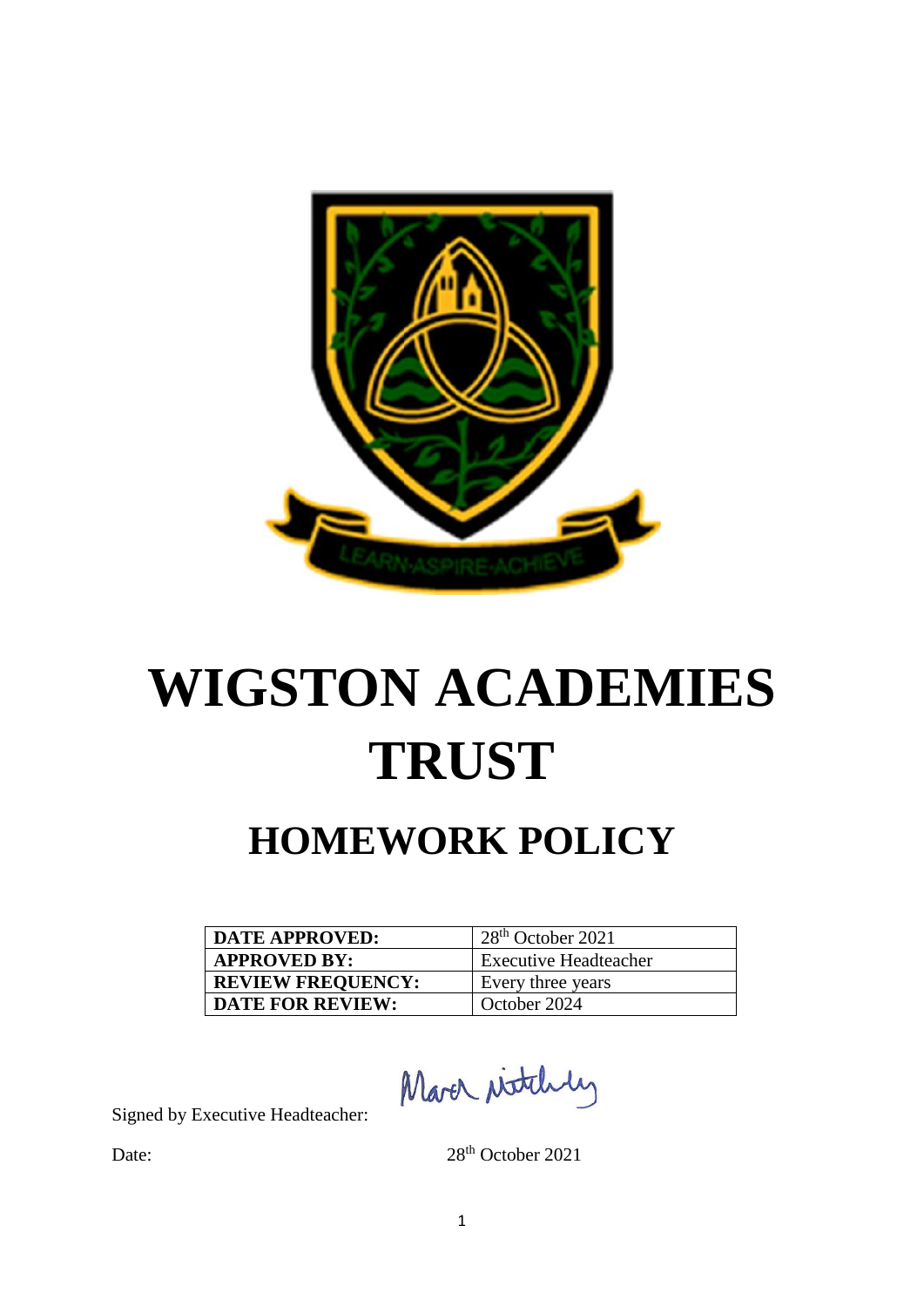# **CONTENT:**

- **1. Aims**
- **2. Homework delivery**
- **3. Parents and Carers**
- **4. Monitoring and Review**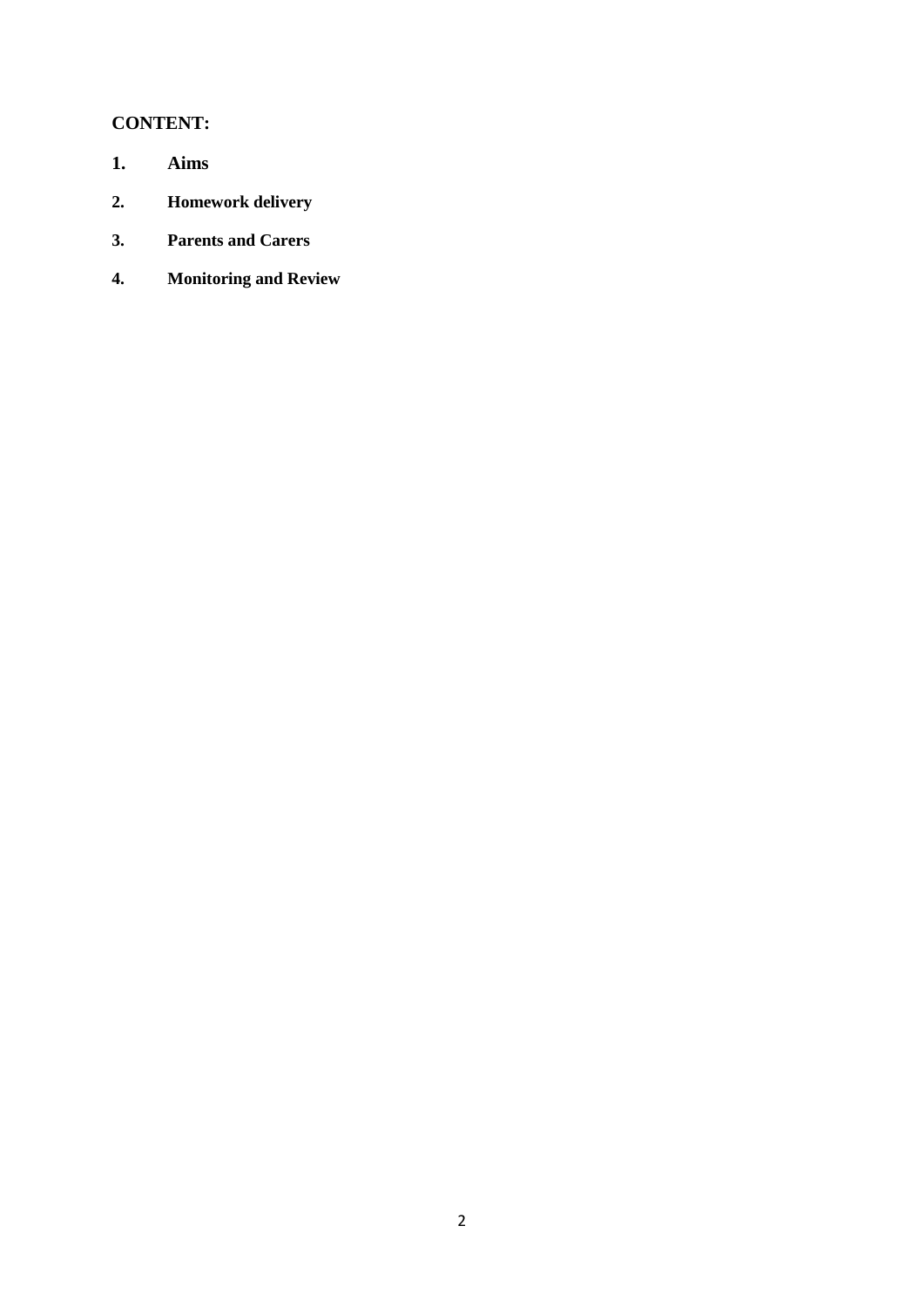# **Wigston Academies Trust Homework Policy**

Learning outside of the school environment is a natural and everyday activity for all students. Homework is the name given to the many activities teachers as students to complete outside of their lesson time. There is a wide range of activities set from spellings for a test, researching bacteria to developing technique in answering exam questions. All work is set via Satchel: One which can be monitored by students, parents and teachers.

# **1. Aims:**

Wigston Academies Trust use homework and other extended learning tasks to support the curriculum aims.

# **A learner who is:**

- $\checkmark$  Committed, motivated and enjoys learning
- $\checkmark$  Conscientious and makes effective use of their time
- $\checkmark$  Able to acquire and understand increasingly complex information, concepts and attitudes
- $\checkmark$  Able to think, question, analyse, evaluate and use their skills to solve problems
- $\checkmark$  Able to think independently
- $\checkmark$  Provided with key skills in communication working both independently and with other students, literacy, numeracy and technology
- $\checkmark$  Equipped to utilise available technology such as Satchel: One, Teams and Twitter (KS4 and KS5)

#### **A person who is:**

- $\checkmark$  Considerate to others
- $\checkmark$  Emotionally intelligent
- $\checkmark$  Imaginative, creative and reflective in their learning
- $\checkmark$  Independent and able to adapt to new situations
- $\checkmark$  Responsible, mature and considerate to others
- $\checkmark$  Tolerant, respectful and can form good relationships with their peers and adults

#### **A member of society who:**

- $\checkmark$  Appreciates, understands and respects their own and others' beliefs, attitudes and behaviour
- $\checkmark$  Understands and respects their own and others' achievements and aspirations
- $\checkmark$  Values their own and other languages, cultures, heritage and traditions
- $\checkmark$  Understands the social, political, economic and environmental nature of adult life
- $\checkmark$  Is prepared for transition into further study, the world of work and leisure
- $\checkmark$  Understand social, political, economic and environmental elements of adult life

Homework is reviewed annually by Heads of Departments and Senior Leaders to ensure that it is effective in supporting student development and the aims of the Curriculum Policy: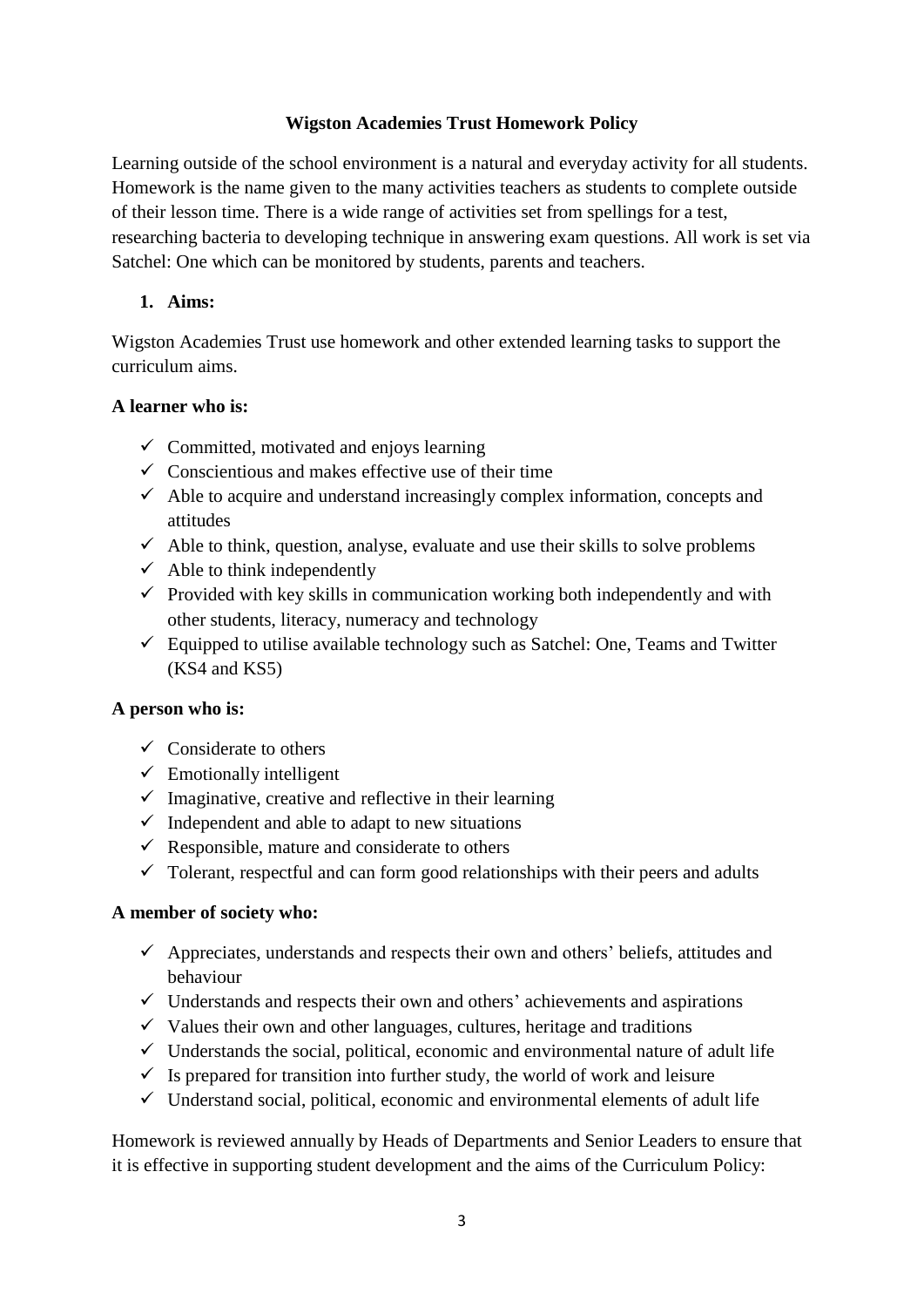- Principle -Curriculum provision promotes high standards for all, with good teaching and learning at the heart of all that we do
- Continuity and Progression Curriculum provision is planned and provided for Wigston Academies Trust students in all key stages in partnership with KS2, KS3, KS4 and KS5 colleagues to ensure both continuity and progress in the standards achieved by pupils and in the quality of teaching and learning
- Efficient and Effective enables students to make the relevant progression and beyond in relation to their starting point
- Well-rounded widen horizons, raise awareness, raise aspirations and prepare them for the here and now and for the next phase of education and for their future
- Consistency curriculum provision is consistent with the aims, values and ethos of Wigston Academies Trust

# **2. Homework Delivery:**

The Academies Trust uses Satchel: One meaning that all homeworks are published to both students and their parents showing the tasks set, resources required and the deadline for submission.

- KS3 students can expect to receive an *average* of 20 minutes homework per subject per week as well as reading to be encouraged everyday
- KS4 Students can expect to receive an *average* of up to one hour per GCSE subject per week
- KS5 can expect an *average* 2 hours per subject per week as well as encouraged wider reading in each subject
- *This may change according to context.*

# **Support Available at Wigston Academy**

- $\checkmark$  The library is open at break, lunchtime and after school after school for students
- $\checkmark$  Students are encouraged to ask subject teachers if they are unsure about any homework tasks set
- $\checkmark$  Room 39 is open every day for students working with PP Mentors at lunchtime and after school
- $\checkmark$  Students with SEND are regularly monitored by the SENDCO and appropriate support is targeted
- $\checkmark$  ELEVATE provide targeted support for SEND, PP and vulnerable students with dropin and timetabled sessions
- $\checkmark$  KS4 homework club runs at Lunchtime in Mr Mackay's room See Mr Mackay for a pass
- $\checkmark$  Sixth Form mentors subject support and/or peer mentoring